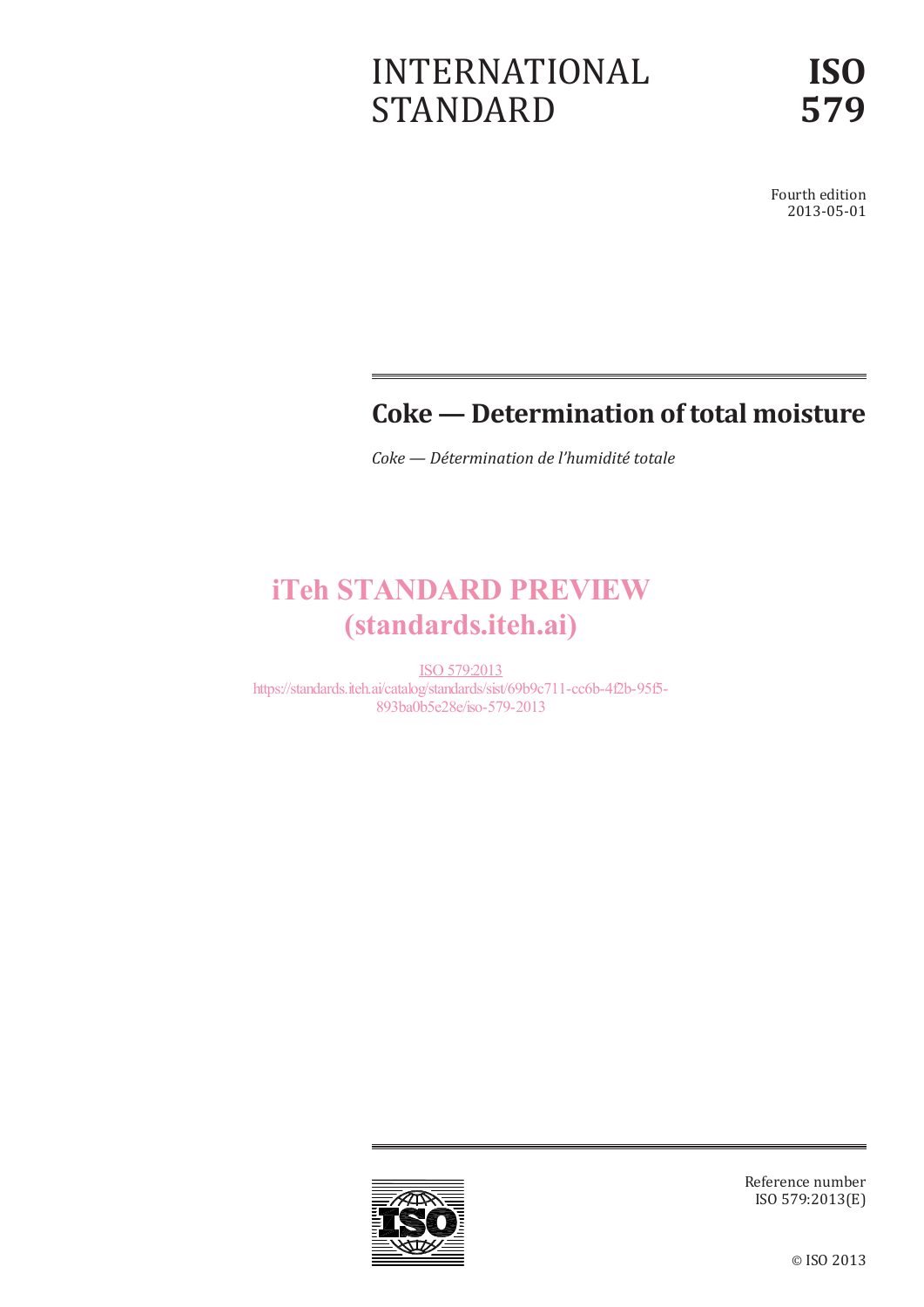# iTeh STANDARD PREVIEW (standards.iteh.ai)

ISO 579:2013 https://standards.iteh.ai/catalog/standards/sist/69b9c711-cc6b-4f2b-95f5- 893ba0b5e28e/iso-579-2013



### **COPYRIGHT PROTECTED DOCUMENT**

© ISO 2013

All rights reserved. Unless otherwise specified, no part of this publication may be reproduced or utilized otherwise in any form or by any means, electronic or mechanical, including photocopying, or posting on the internet or an intranet, without prior written permission. Permission can be requested from either ISO at the address below or ISO's member body in the country of the requester.

ISO copyright office Case postale 56 • CH-1211 Geneva 20 Tel. + 41 22 749 01 11 Fax + 41 22 749 09 47 E-mail copyright@iso.org Web www.iso.org

Published in Switzerland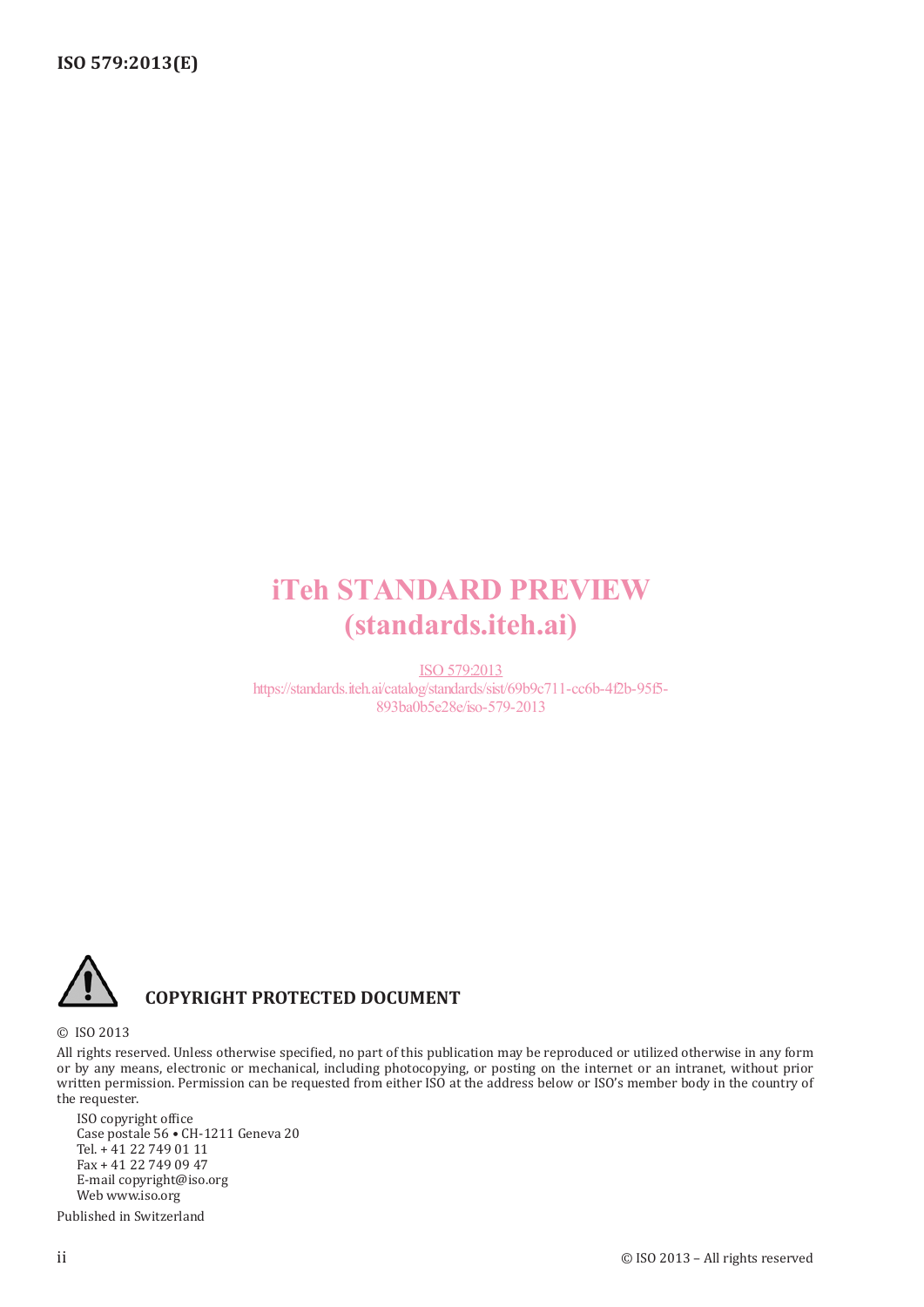Page

## **Contents**

| $\overline{2}$ |                                                                                                                                                                                                                                     |  |  |  |
|----------------|-------------------------------------------------------------------------------------------------------------------------------------------------------------------------------------------------------------------------------------|--|--|--|
| 3              | Principle <b>Executive Constitution Constitution</b> Constitution Constitution Constitution Constitution Constitution Constitution Constitution Constitution Constitution Constitution Constitution Constitution Constitution Const |  |  |  |
|                |                                                                                                                                                                                                                                     |  |  |  |
| 5              |                                                                                                                                                                                                                                     |  |  |  |
| 6              |                                                                                                                                                                                                                                     |  |  |  |
| 7              | Expression of results 2<br>7.1 Sample as analysed (see Clause 6) 2<br>8 2<br>7.2                                                                                                                                                    |  |  |  |
| 8              | 8.2                                                                                                                                                                                                                                 |  |  |  |
| q              |                                                                                                                                                                                                                                     |  |  |  |

# **iTeh STANDARD PREVIEW** (standards.iteh.ai)

ISO 579:2013 https://standards.iteh.ai/catalog/standards/sist/69b9c711-cc6b-4f2b-95f5-893ba0b5e28e/iso-579-2013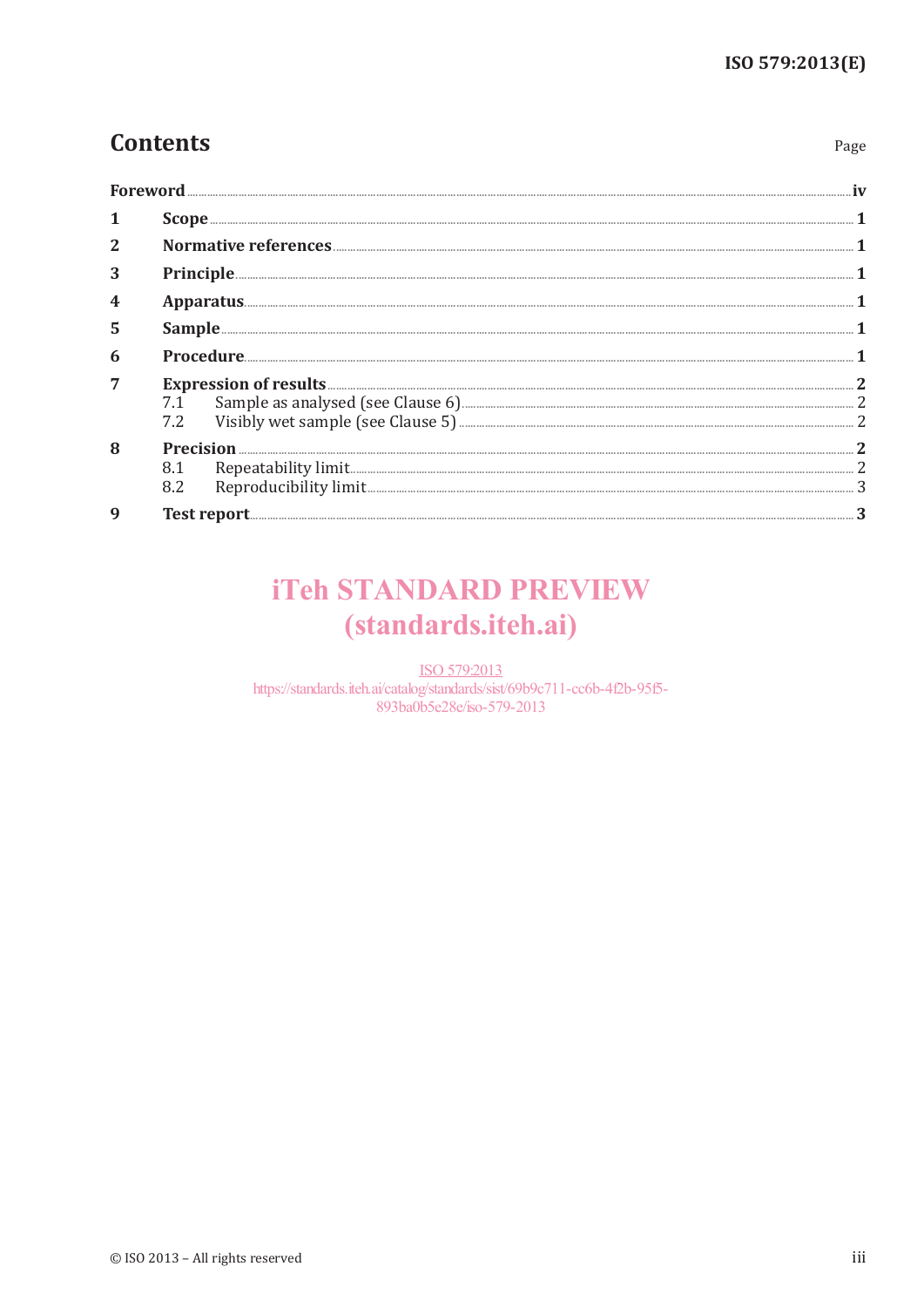### **Foreword**

ISO (the International Organization for Standardization) is a worldwide federation of national standards bodies (ISO member bodies). The work of preparing International Standards is normally carried out through ISO technical committees. Each member body interested in a subject for which a technical committee has been established has the right to be represented on that committee. International organizations, governmental and non-governmental, in liaison with ISO, also take part in the work. ISO collaborates closely with the International Electrotechnical Commission (IEC) on all matters of electrotechnical standardization.

International Standards are drafted in accordance with the rules given in the ISO/IEC Directives, Part 2.

The main task of technical committees is to prepare International Standards. Draft International Standards adopted by the technical committees are circulated to the member bodies for voting. Publication as an International Standard requires approval by at least 75 % of the member bodies casting a vote.

Attention is drawn to the possibility that some of the elements of this document may be the subject of patent rights. ISO shall not be held responsible for identifying any or all such patent rights.

ISO 579 was prepared by Technical Committee ISO/TC 27, *Solid mineral fuels*, Subcommittee SC 5, *Methods of analysis*.

This fourth edition cancels and replaces the third edition (ISO579:1999), which has been technically revised.

## iTeh STANDARD PREVIEW (standards.iteh.ai)

ISO 579:2013 https://standards.iteh.ai/catalog/standards/sist/69b9c711-cc6b-4f2b-95f5- 893ba0b5e28e/iso-579-2013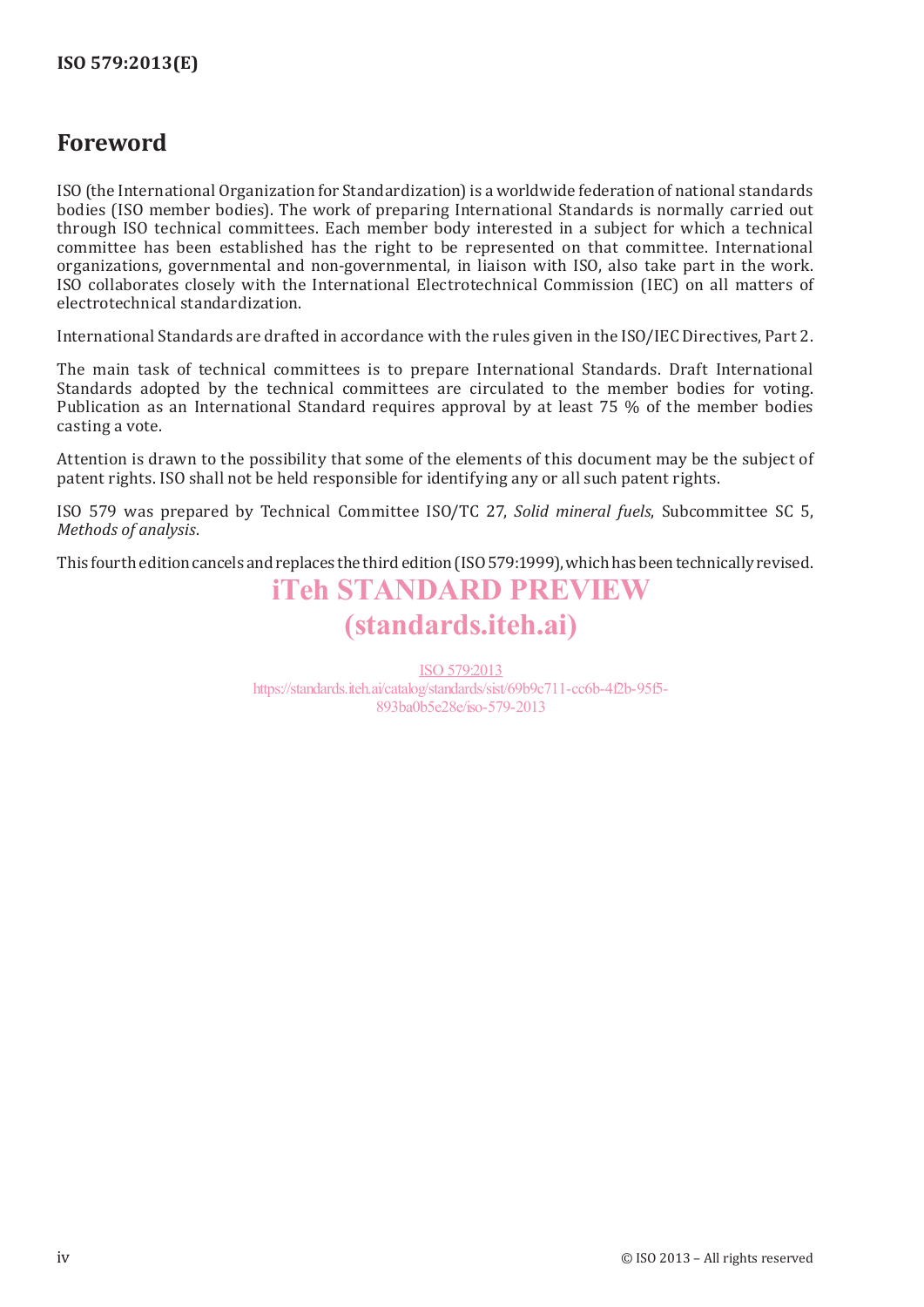## **Coke — Determination of total moisture**

### **1 Scope**

This International Standard specifies a method for determining the total moisture of coke. It can be used for the determination of moisture of blast-furnace coke, foundry coke and other high-temperature carbonization products.

#### **2 Normative references**

The following referenced documents are indispensable for the application of this document. For dated references, only the edition cited applies. For undated references, the latest edition of the referenced document (including any amendments) applies.

ISO 13909-6, *Hard coal and coke — Mechanical sampling — Part 6: Coke — Preparation of test samples*

### **3 Principle**

A sample is heated in air at 120 °C to 200 °C and maintained at this temperature until constant in mass. The moisture percentage is calculated from the loss in mass of the sample. Coke is not liable to oxidation and the mostline of the sample. Coke is not liable to oxidation under the specified conditions.

## (standards.iteh.ai)

#### **4 Apparatus**

#### ISO 579:2013

https://standards.iteh.ai/catalog/standards/sist/69b9c711-cc6b-4f2b-95f5-

**4.1 Drying oven**, capable of maintaining a substantially uniform temperature zone at 120 °C to 200 °C and in which the rate of atmospheric change is sufficiently rapid for the test.

**4.2 Tray,** approximately 0,1 m2 in area and 25 mm deep, made of non-corrodible material such as stainless steel, tinned steel or aluminium.

**4.3 Balance**, capable of weighing to the nearest 1 g.

#### **5 Sample**

The sample for the determination of total moisture, taken in accordance with ISO 13909-6 shall be kept in a sealed, airtight container. The whole of the sample is crushed to a nominal top size of 16 mm using a jaw crusher. From the crushed material, the laboratory sample is obtained by dividing.

It is essential that precautions be taken to prevent change of moisture during these operations, by undue ventilation, contact with wet surfaces, etc. or loss of sample as dust.

Samples which are visibly wet, and those for which the moisture is expected to exceed 15 %, are partially dried (air-dried) before reduction and division. This air-drying procedure is described in ISO 13909-6 and the resulting air-dry loss is calculated to the nearest 0,1 % (*X*). The air drying of visibly wet samples shall be carried out in the laboratory in which the determination of the moisture remaining after airdrying (*M*) is carried out.

#### **6 Procedure**

Weigh the clean, dry, empty tray (4.2) to the nearest 1 g  $(m_1)$ . Add about 1 000 g  $\pm$  100 g of the laboratory sample, spread the coke evenly and reweigh to the nearest 1 g (*m*2). Place the charged tray in the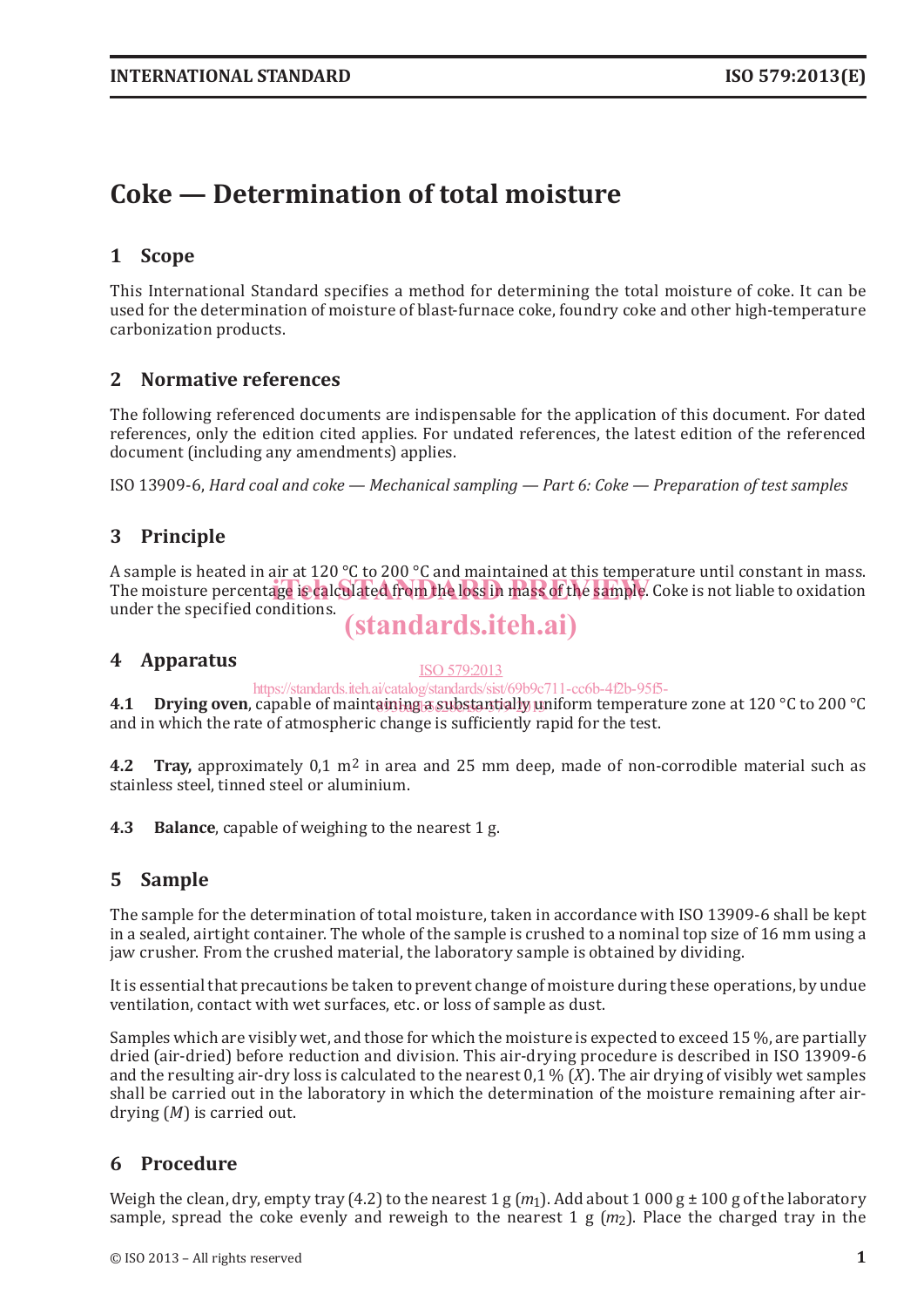oven (4.1) at a temperature of 120 °C to 200 °C. After the drying period is complete, remove the tray with the dried sample from the oven. Immediately reweigh the tray plus dried sample to the nearest 1 g (*m*3) to avoid absorption of moisture during cooling.

If there is any doubt that drying is not complete, reheat at 120 °C to 200 °C for further periods of heating until any change in mass does not exceed 0,1 % mass fraction.

For a particular oven, the times required to ensure constancy in mass shall be verified by experiments.

NOTE If appropriate, the drying can be done at a lower temperature, e.g. 105 °C to 110 °C as for hard coal.

### **7 Expression of results**

#### **7.1 Sample as analysed** (see Clause 6)

The total moisture,  $M_T$ , of the coke as analysed, expressed as mass fraction in percent, is given by Equation (1):

$$
M_{\rm T} = \frac{m_2 - m_3}{m_2 - m_1} \times 100\tag{1}
$$

where

- *m*<sup>1</sup> is the mass, in grams, of the empty tray;
- $m_2$  is the mass, in grams, of the tray plus coke before heating;
- $m_3$  is the mass, in grams, of the tray plus coke after heating.
- 

#### ISO 579:2013

Report the result, as the mean of duplicate determinations, to the nearest 0,1 % mass fraction. 893ba0b5e28e/iso-579-2013

#### **7.2 Visibly wet sample** (see Clause 5)

For visibly wet samples, the total moisture  $M_T$ , expressed as a percentage by mass, is given by Equation (2):

$$
M_{\rm T} = X + M \left( 1 - \frac{X}{100} \right) \tag{2}
$$

where

- *X* is the air-drying loss, as mass fraction in percent, of the original sample;
- *M* is the residual moisture, as mass fraction in percent, determined on the air-dried laboratory sample.

### **8 Precision**

#### **8.1 Repeatability limit**

The results of duplicate determinations (carried out over a short period of time, but not simultaneously) in the same laboratory, by the same operator, with the same apparatus on two representative portions taken from the same analysis sample, shall not differ by more than the value shown in Table 1.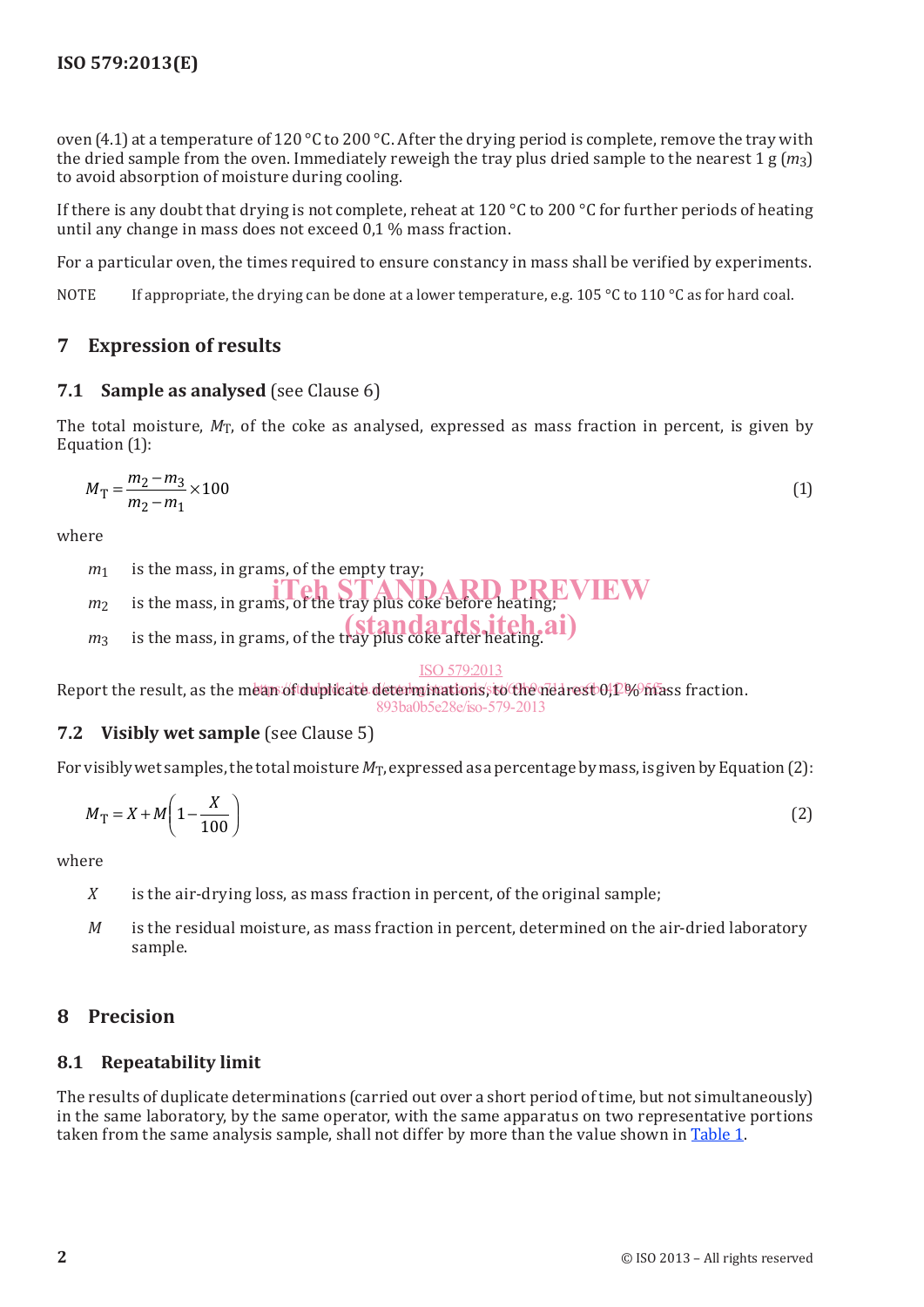#### **8.2 Reproducibility limit**

The means of the results of duplicate determinations performed in each of two laboratories, on representative portions, taken from the same sample after dividing and crushing, shall not differ by more than the value shown in Table 1.

|  | Table 1 – Precision of total moisture |  |  |
|--|---------------------------------------|--|--|
|--|---------------------------------------|--|--|

| Maximum acceptable differences between results |                              |  |  |
|------------------------------------------------|------------------------------|--|--|
| <b>Repeatability limit</b>                     | <b>Reproducibility limit</b> |  |  |
| 0.5 % mass fraction absolute                   | 0.7 % mass fraction absolute |  |  |

#### **9 Test report**

The test report shall include the following information:

- a) a reference to this International Standard including year of publication;
- b) the identification of the sample;
- c) the results of the determination.

# iTeh STANDARD PREVIEW (standards.iteh.ai)

ISO 579:2013 https://standards.iteh.ai/catalog/standards/sist/69b9c711-cc6b-4f2b-95f5- 893ba0b5e28e/iso-579-2013